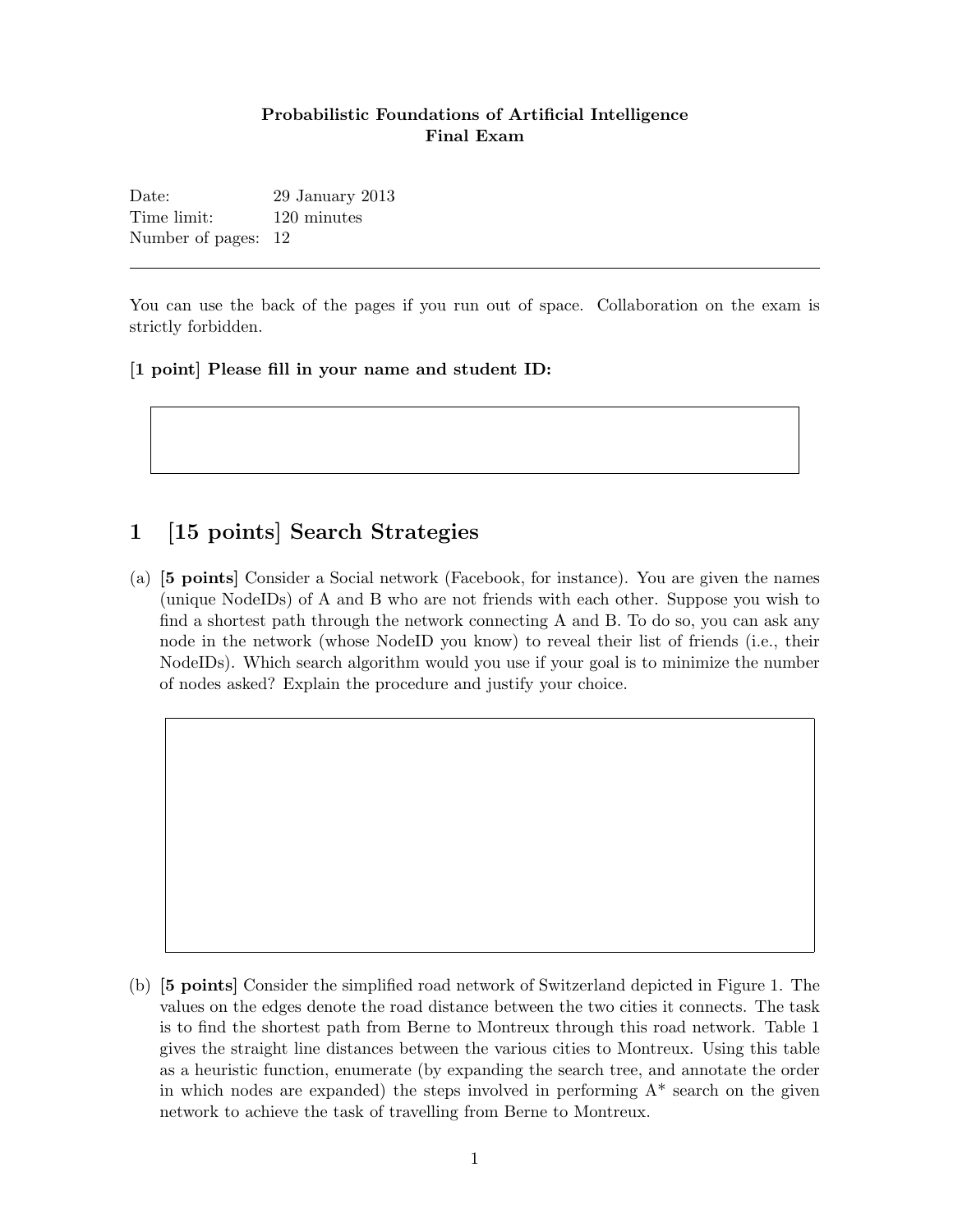

Figure 1: Simplified Road Network of Switzerland

| Geneva    | 65 | Biel/Bienne  | 83  |
|-----------|----|--------------|-----|
| Lausanne  | 20 | Zug          | 147 |
| Friborug  | 44 | Zurich       | 162 |
| Berne     | 70 | Lucerne      | 127 |
| Neuchatel | 62 | <b>Basel</b> | 135 |

Table 1: Straight Line Distances to Montreux

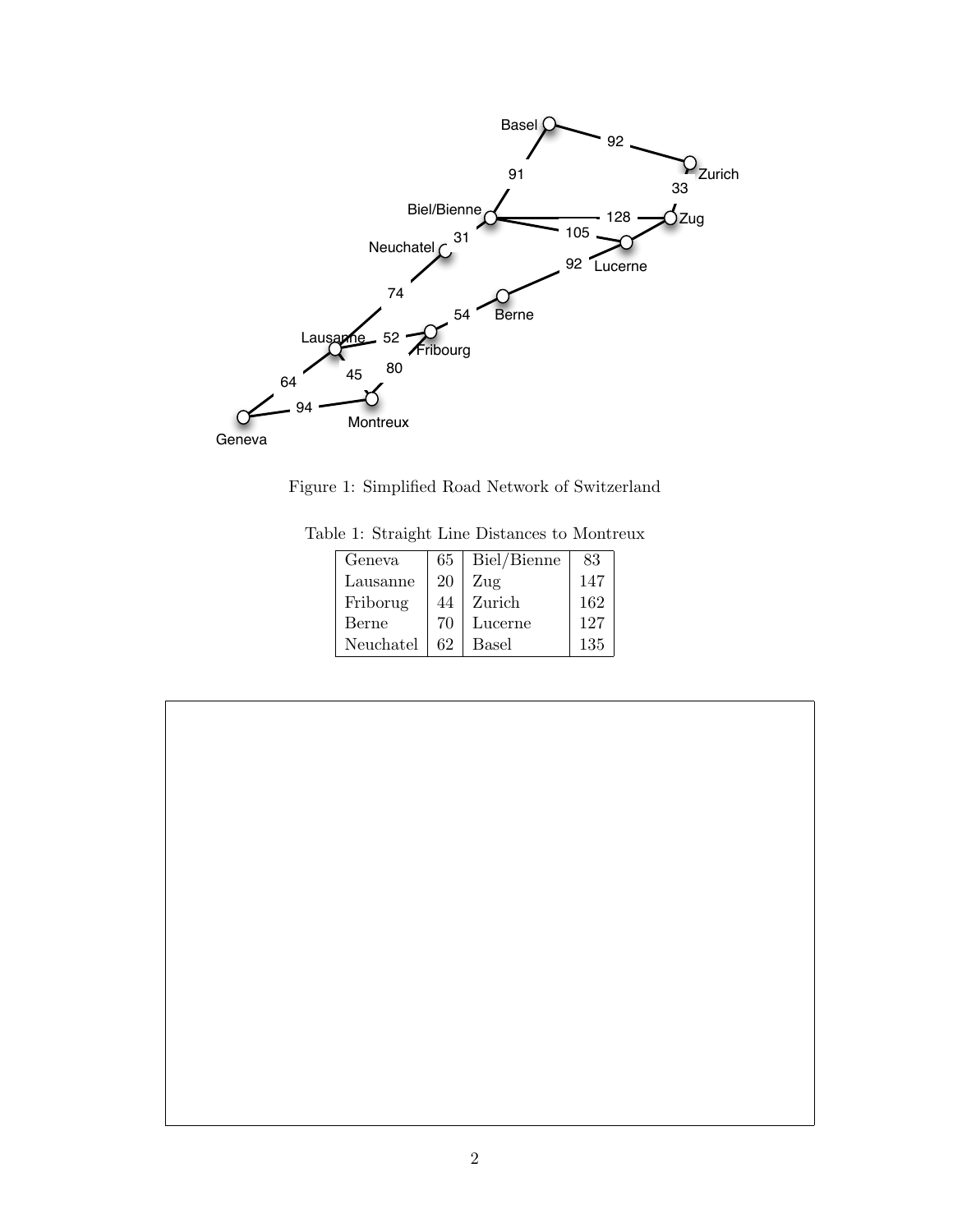(c) [5 points] Now, instead of using distances (as in Figure 1), suppose we wish to use time of travel as the values on the edges between cities. Note that due to speed limits on various legs, the speed of the vehicle may be different for each segment. The speeds range from a minimum value  $V_{min}$  to a maximum of  $V_{max}$ . Assume that the time of travel is deterministic and is not affected by traffic or road conditions. Using the straight line distances in Table 1, suggest an appropriate non-trivial heuristic function for the new problem setup and justify your choice.

# 2 [15 points] Propositional and First-order Logic

- (a) Suppose there is a building with rooms in multiple floors. To model the world in first-order logic, we use  $Above(x, y)$  as the predicate indicating that room x is on the floor which is higher than the floor of room y, and use  $Level(x, y)$  as the predicate indicating that x and y are on the same floor of the building. Using connectives, quantifiers and precisely the predicates *Above* and/or *Level*, answer the following two questions.
	- (i) [5 points] Translate the sentence "(Room) A is on the top floor of the building." into first-order logic.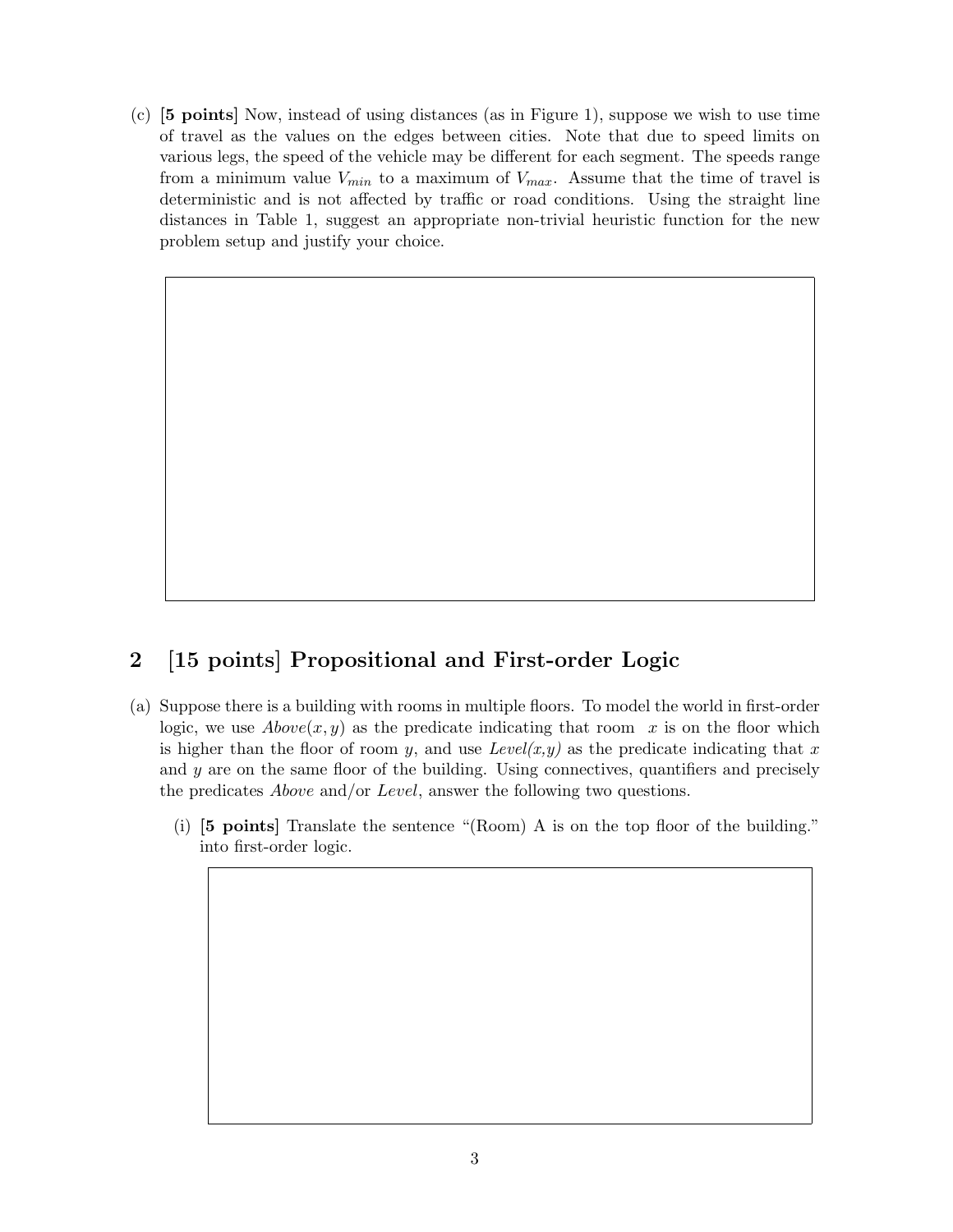(ii) [5 points] Using first-order logic, state that the building has exactly two floors.

(b) [5 points] Suppose A, B and C are propositional symbols. Prove using resolution that if  $A \Rightarrow B, B \Rightarrow C$ , and  $C \Rightarrow A$ , then it holds that  $C \Rightarrow B$ .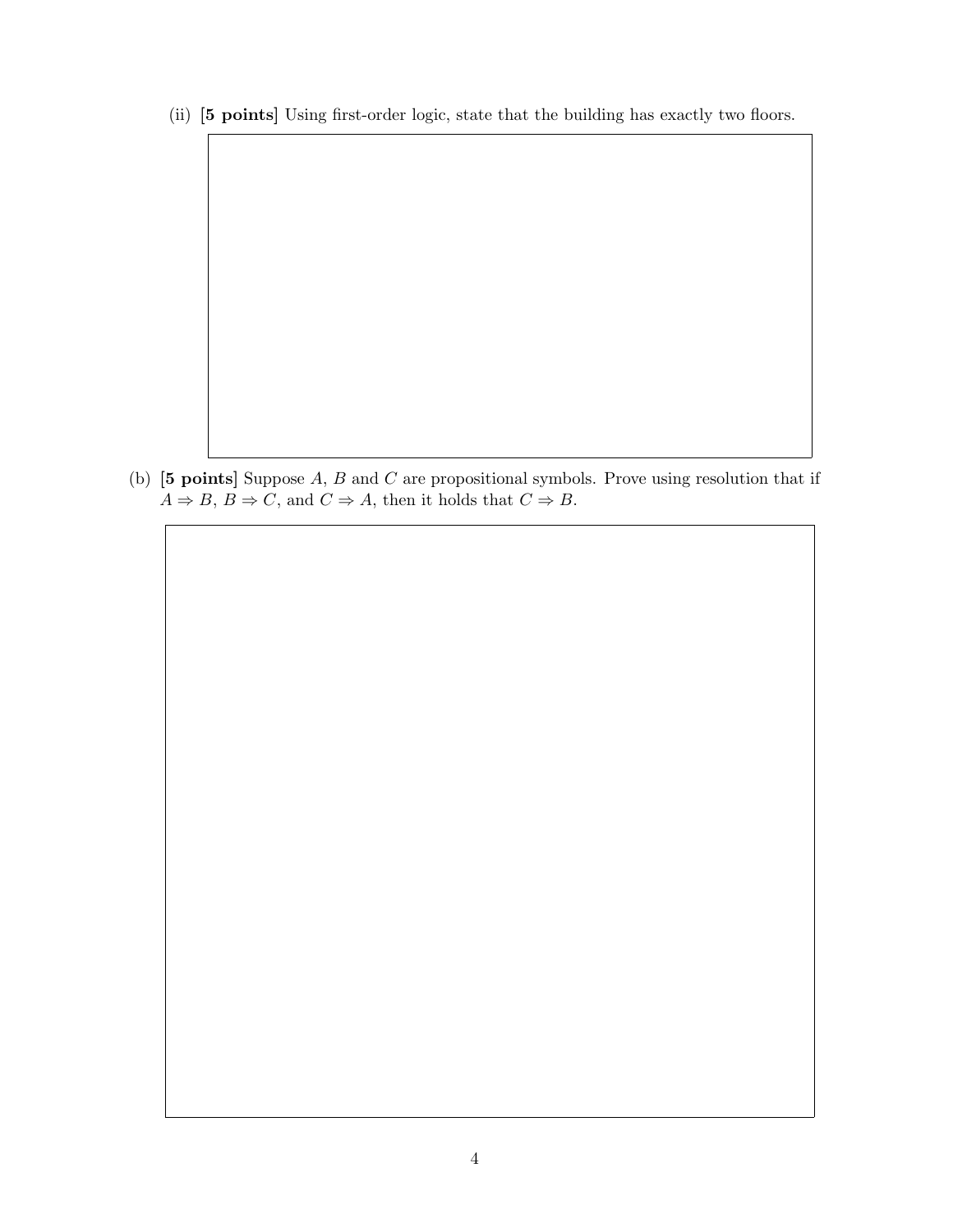### 3 [15 points] Dinner Dilemma

Tired of breaking your diet time and again, you decide to leave it to chance to decide your dinner. There are two boxes, A and B. A contains 3 black balls and 6 red balls, B contains 4 black and 4 red balls. Every night you pick a box randomly (0.5 probability each) and pick one ball from the box uniformly at random, replacing the ball into the same box such that the setup remains the same for future nights. Your dinner is decided as a combination of ball colour and the current weather. Assume that  $P(Weather=clear) = 0.4$  and  $P(Weather=overs) = 0.6$ . Table 2 describes this selection procedure.

| Ball Colour | Weather  | Dinner |
|-------------|----------|--------|
| red         | clear    | pizza  |
| red         | overcast | salad  |
| black       | clear    | salad  |
| black       | overcast | pizza  |

Table 2: Dinner Decision

(a) [3 points] Draw the Bayesian Network corresponding to this decision problem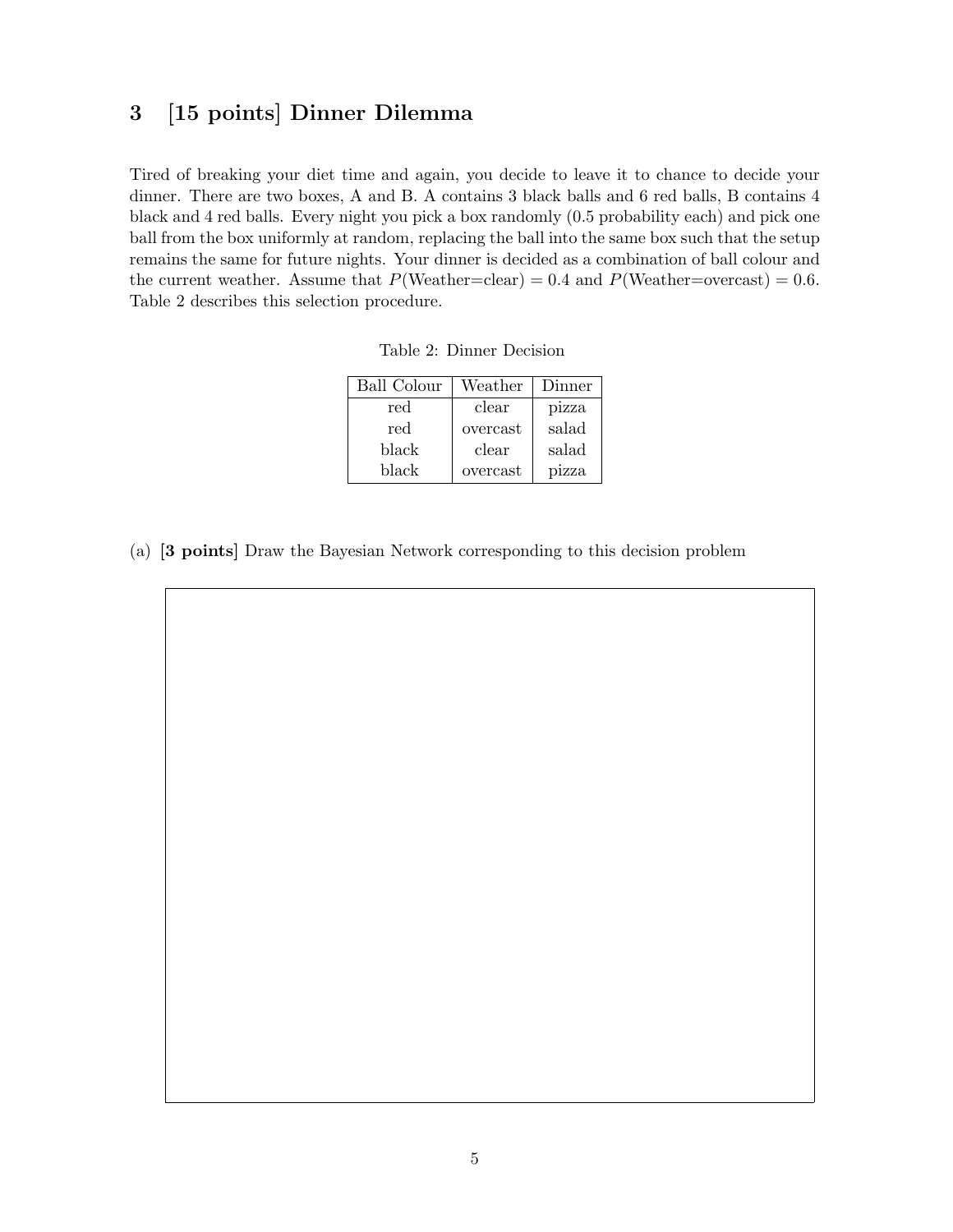(b) [7 points] Using the Bayesian Network you have constructed and the probability values given in the problem, compute the probability that box A was picked given that the weather was clear and the colour of the ball picked was red.

(c) [5 points] Given that a red ball is picked, compute the probability that the weather is overcast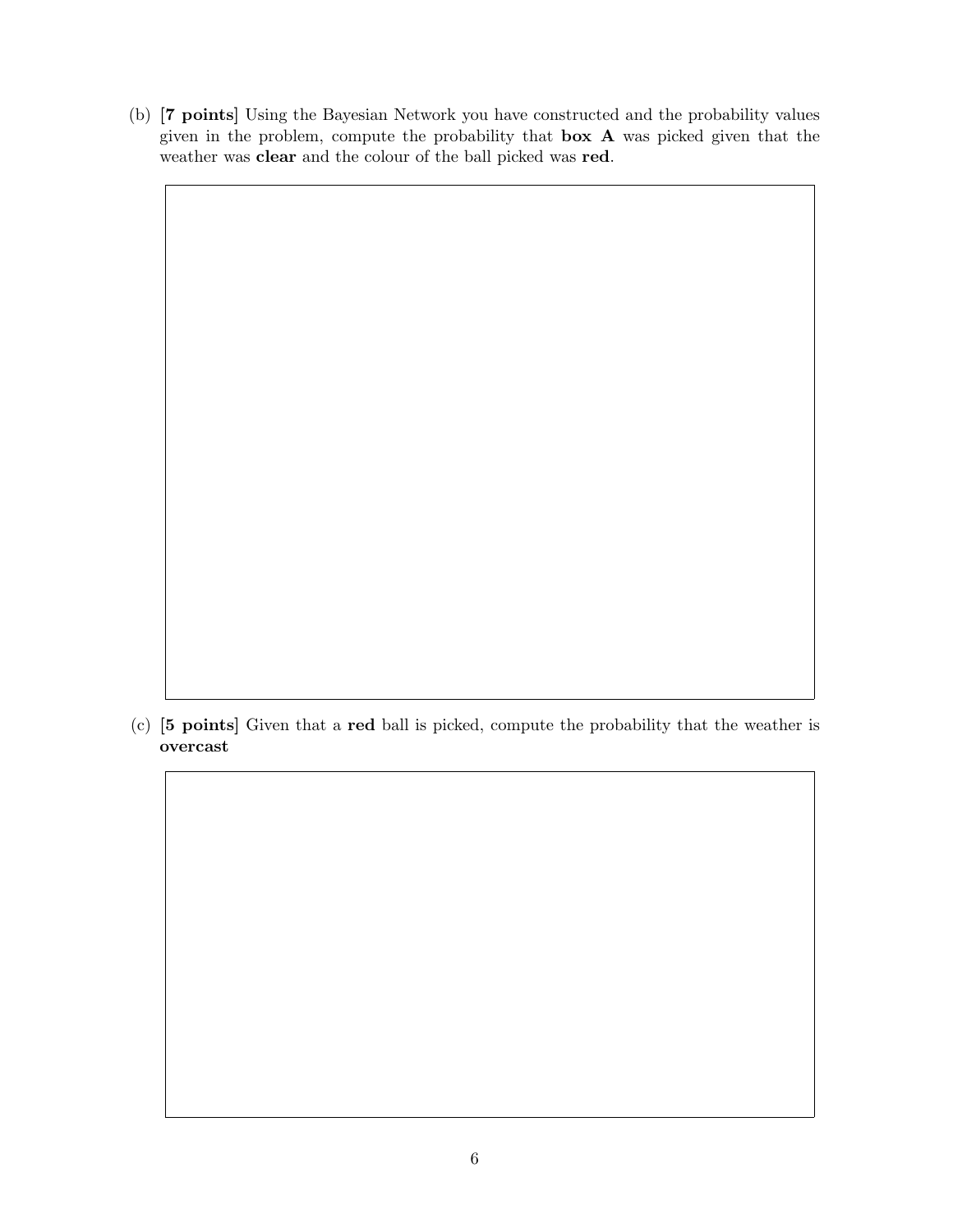# 4 [10 points] Bayesian Networks: d-separation

Consider the Bayes net below. Using the notion of d-separation, explain whether the following statements of conditional independence hold or not.



Figure 2: Bayes net

(a) [5 points]  $A \perp B \mid C, E$ 

(b) [5 points]  $A \perp F \mid C, D$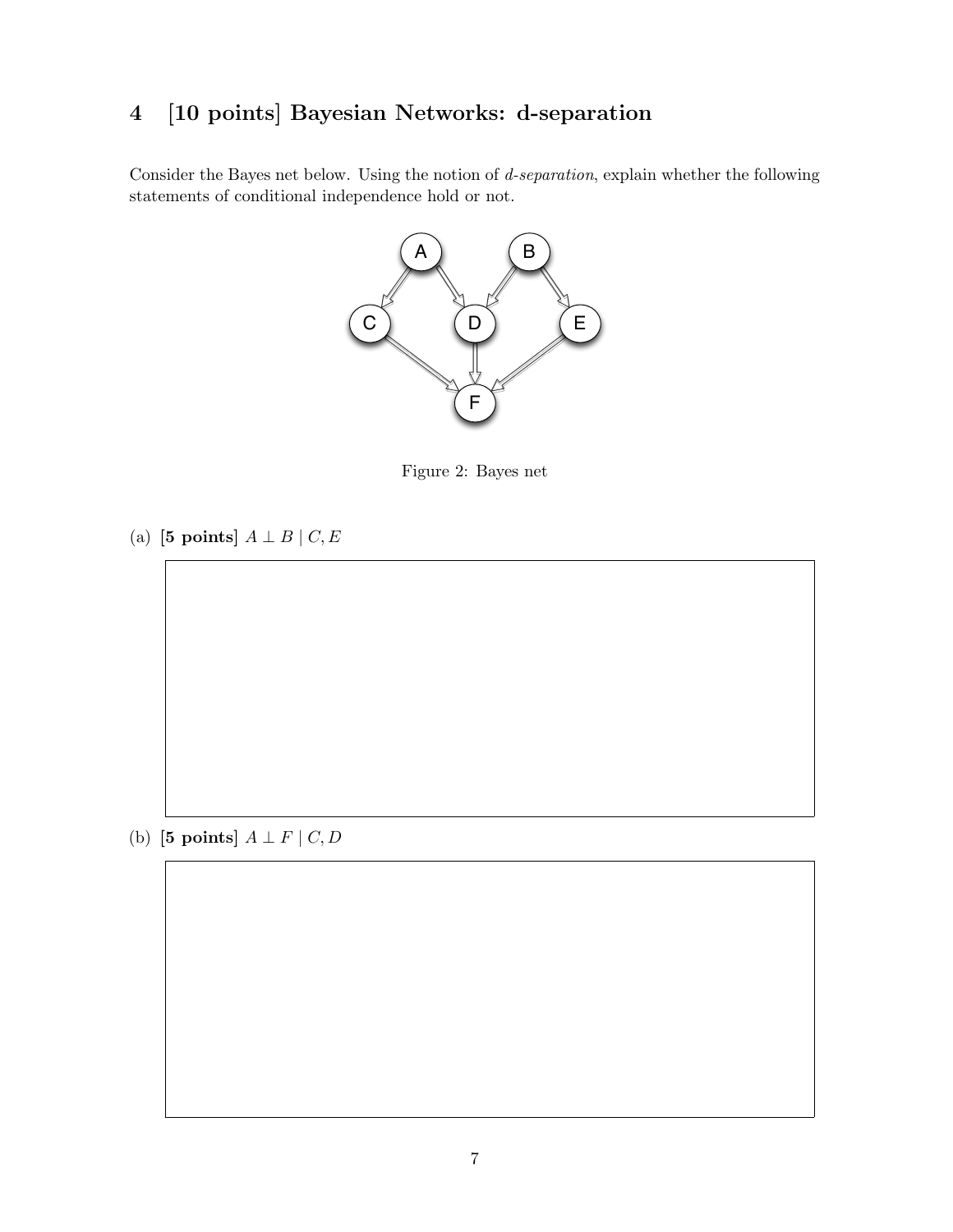## 5 [20 points] Vacuum Cleaning Robot

Consider the following problem of probabilistic planning. A vacuum cleaning robot cleans a house based on its battery power. Assume that the robot can only perceive its battery level (its state) as high, low or drained. As long as the battery has not run out, the robot can choose (its actions) to either clean the house, or wait. When the battery level is drained, the robot can only wait. Assume the discount rate  $\gamma$  of this MDP is 1/2.

- (i) If the robot waits, the battery level will stay the same and the robot receives no reward.
- (ii) If the robot cleans and the battery level is high, it will drop to low with probability  $1/2$ ; if the robot cleans and battery level is low, battery will drain out with probability  $1/2$ .
- (iii) If the battery doesn't drain out when cleaning, the robot receives a reward of 2; otherwise it receives a reward of −4.
- (a) [7 points] Draw the MDP described above, annotating the action-dependent transitions with transition probabilities and associated rewards.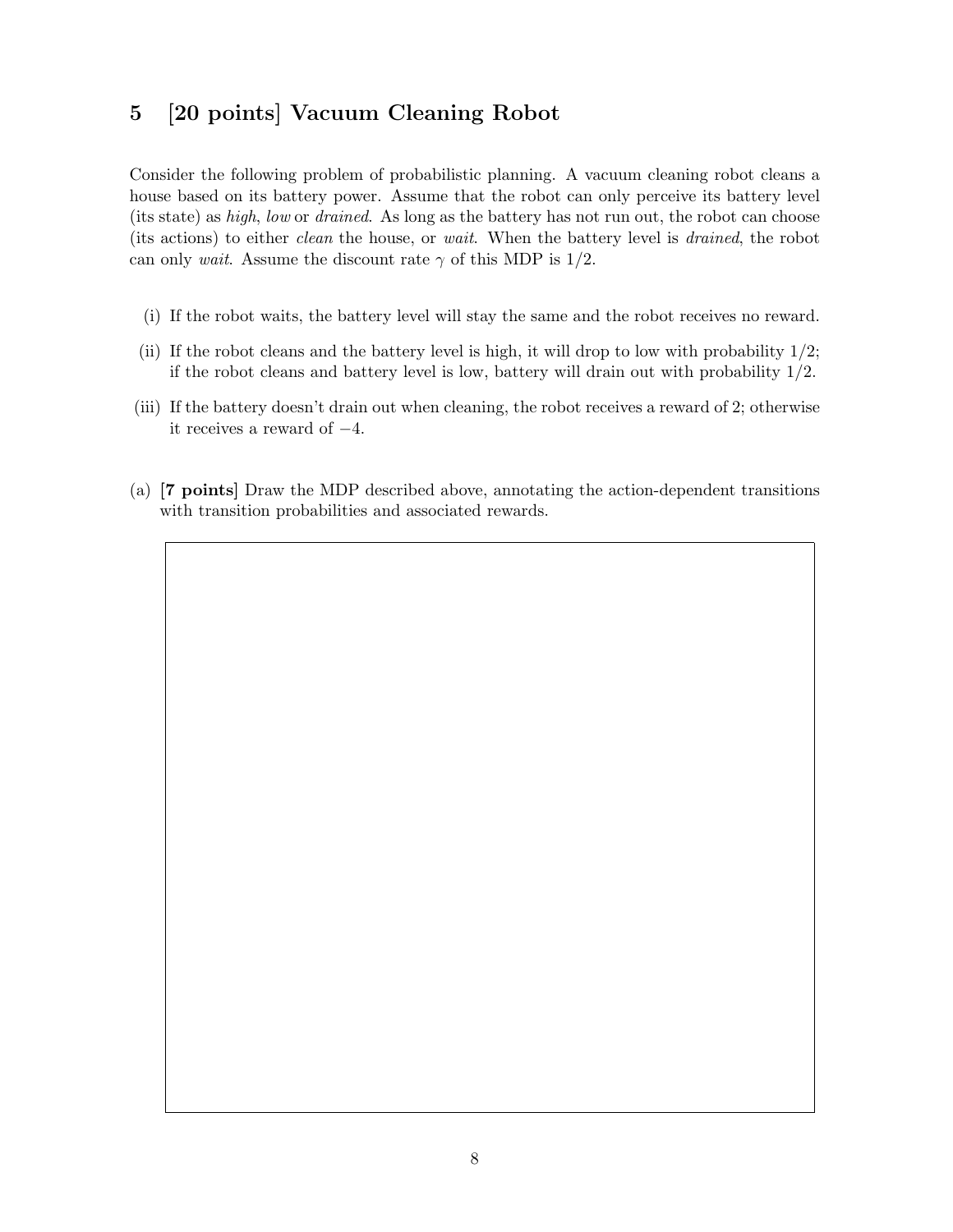(b) [3 points] Let  $\pi$  denote any policy. Recall that the value function  $V_{\pi}(x)$ , denoting the long term expected future reward when starting in state x and following policy  $\pi$ , is given by

$$
V_{\pi}(x) = \sum_{x'} P(x'|x, \pi(x)) [r(x, \pi(x), x') + \gamma V_{\pi}(x')].
$$

Let  $V^*$  denote value function associated with the *optimal* policy  $\pi^*$ . Briefly explain why  $V^*(drained) = 0.$ 

(c) [10 points] In order to compute the optimal policy for the given MDP, we consider the policy iteration approach here.

Recall that policy iteration starts with an arbitrary (e.g., random) initial policy  $\pi$ . Until convergence, it iteratively computes the value function  $V_\pi(x)$  for the current policy and then updates the current policy to be the greedy policy  $\pi_g$  w.r.t. the computed  $V_\pi(x)$ . The greedy policy for a value function is given by

$$
\pi_g = \underset{a}{\arg \max} \ r(x, a) + \gamma \sum_{x'} P(x'|x, \pi(x)) V_{\pi}(x')
$$

Compute the optimal policy and its value function for the above MDP. [Hint: To save time, start with an initial guess for the optimal policy and prove that it's greedy  $w.r.t.$ the corresponding value function, i.e., policy iteration terminates.]

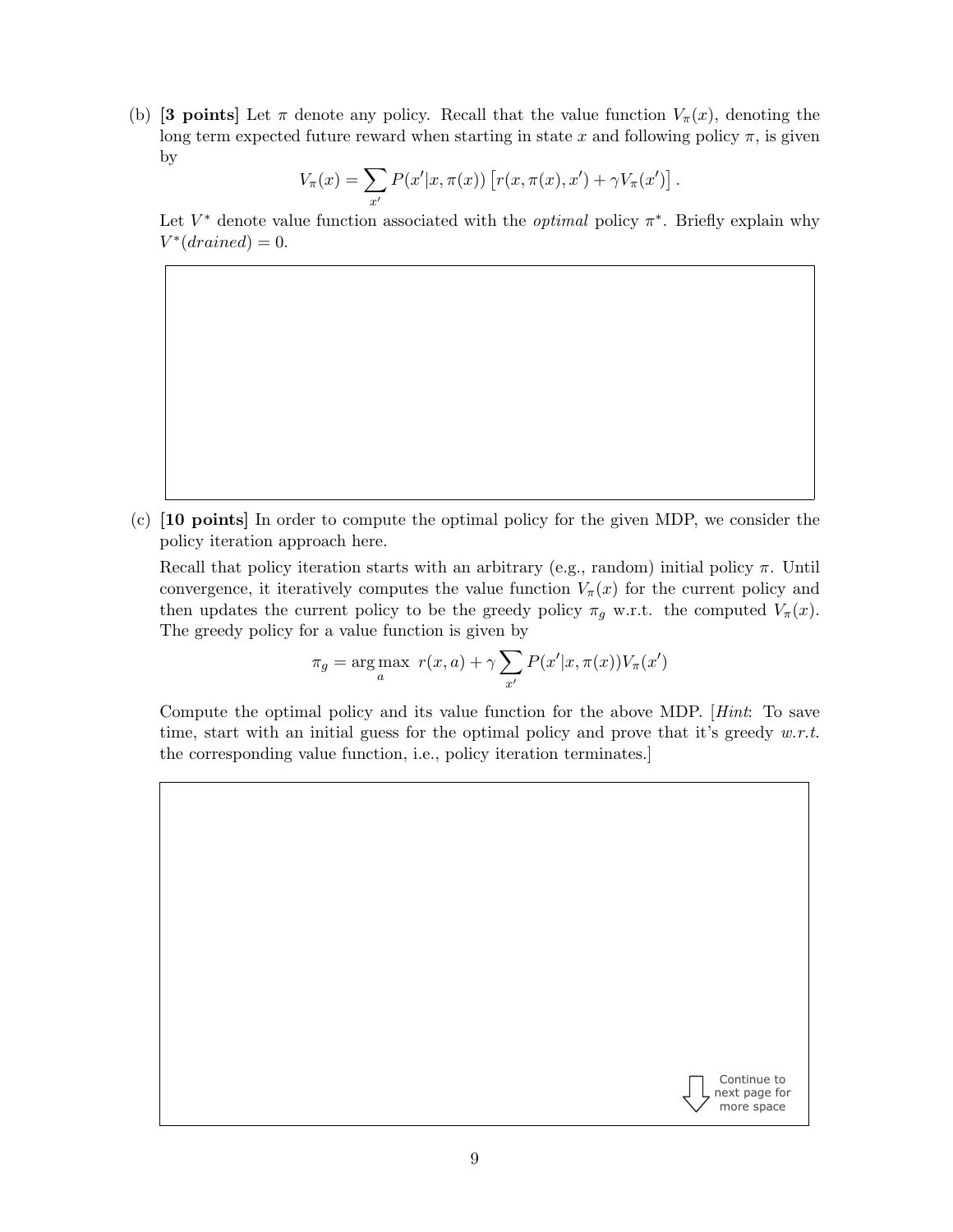# 6 [12 points] Information Gain

Consider three discrete random variables  $A, B, C$ . State whether the following statements are true, false, or cannot be inferred from the information given. Explain your answer. (I refers to the information gain and  $H$  refers to the entropy function.)

(a) [4 points]  $I(A;B) \leq I(A;B,C)$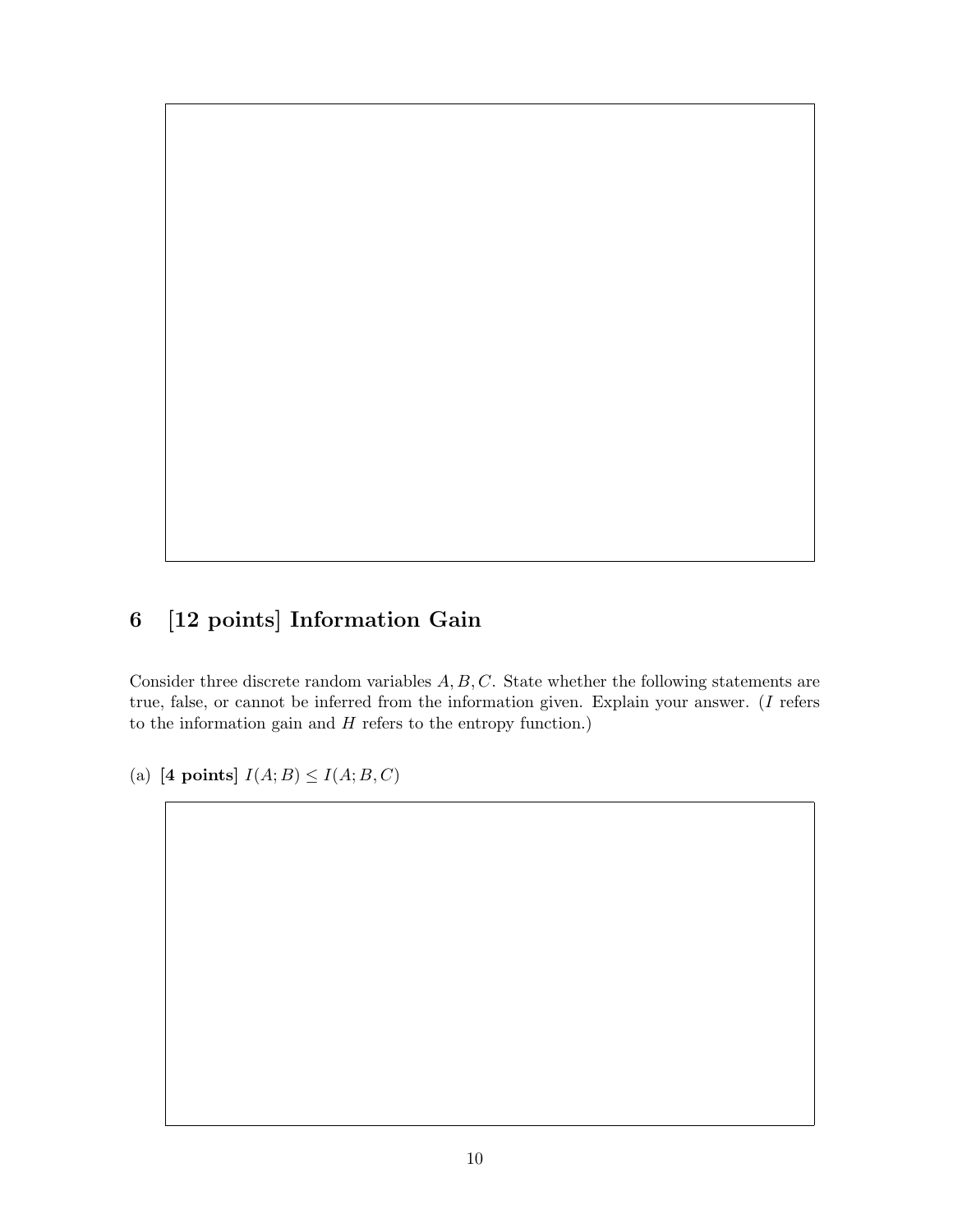(b) [4 points]  $I(A; B) + I(A; C) \ge I(A; B, C)$ 

(c) [4 points]  $H(A) - H(A|B) + H(C) \ge H(B) - H(B|A) - H(C)$ 

#### 7 [12 points] K-armed bandits

Suppose you go to a casino and decide to gamble on a row of  $K$  slot machines. Each slot machine  $a_i$  is associated with a probability  $\mu_i$  of getting a reward 1 and probability  $1 - \mu_i$ of getting a reward 0. Your goal is to maximize the total reward. However, the reward probabilities  $[\mu_1, \ldots, \mu_K]$  are unknown to you and you face the problem of which machines to play and in what order.

The goal is to learn the policy of playing the actions (pulling a particular slot machine) so as to maximize the expected reward you get. We assume that the state of the slot machines do